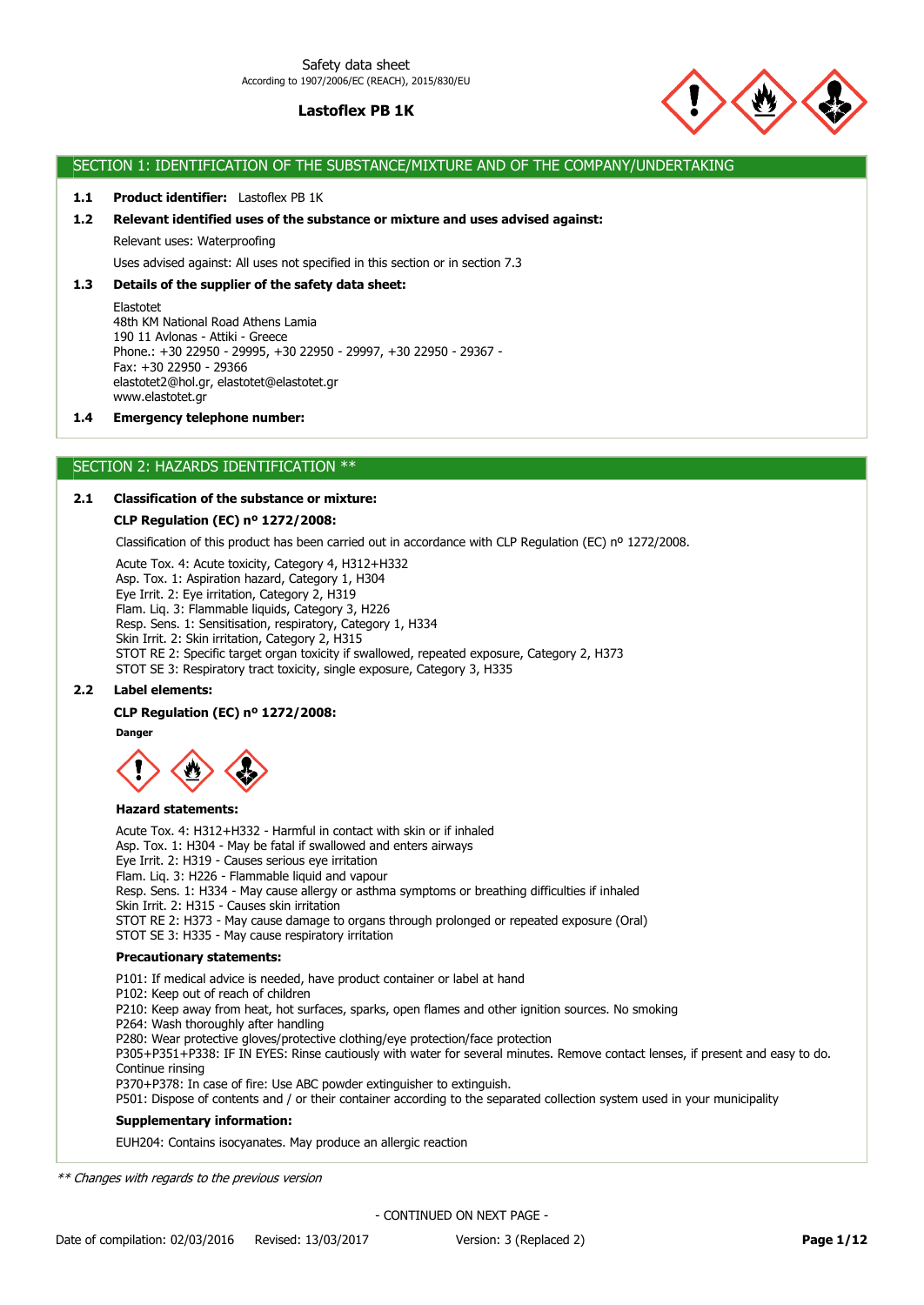

# SECTION 2: HAZARDS IDENTIFICATION \*\* (continued)

### **Substances that contribute to the classification**

Xylene (mixture of isomers); 4,4´-methylenediphenyl diisocyanate

### **Additional Labelling (Annex XVII, REACH):**

Persons already sensitised to diisocyanates may develop allergic reactions when using this product. Persons suffering from asthma, eczema or skin problems should avoid contact, including dermal contact, with this product. This product should not be used under conditions of poor ventilation unless a protective mask with an appropriate gas filter (i.e. type A1 according to standard EN 14387) is used.

## **2.3 Other hazards:**

Non-applicable

\*\* Changes with regards to the previous version

## SECTION 3: COMPOSITION/INFORMATION ON INGREDIENTS \*\*

## **3.1 Substance:**

Non-applicable

## **3.2 Mixture:**

**Chemical description:** Mixture composed of polyurethane in solvents

## **Components:**

In accordance with Annex II of Regulation (EC) nº1907/2006 (point 3), the product contains:

| <b>Identification</b>                                                  |                             | Chemical name/Classification<br>Concentration |                                                                                                                                                                   |                                          |            |
|------------------------------------------------------------------------|-----------------------------|-----------------------------------------------|-------------------------------------------------------------------------------------------------------------------------------------------------------------------|------------------------------------------|------------|
| CAS:<br>1330-20-7                                                      |                             | Xylene (mixture of isomers)                   |                                                                                                                                                                   | Self-classified                          |            |
| EC:<br>215-535-7<br>Index: 601-022-00-9<br>REACH: 01-2119488216-32-XXX |                             | Regulation 1272/2008                          | Acute Tox. 4: H312+H332; Asp. Tox. 1: H304; Eye Irrit. 2: H319; Flam. Lig. 3:<br>H226; Skin Irrit. 2: H315; STOT RE 2: H373; STOT SE 3: H335 - Danger             | $\diamondsuit \diamondsuit \diamondsuit$ | $10 - 25%$ |
| CAS:<br>101-68-8                                                       |                             | 4,4 -methylenediphenyl diisocyanate           |                                                                                                                                                                   | ATP CLP00                                |            |
| EC:<br>202-966-0<br>Index: 615-005-00-9                                | REACH: 01-2119457014-47-XXX | <b>Regulation 1272/2008</b>                   | Acute Tox. 4: H332; Carc. 2: H351; Eye Irrit. 2: H319; Resp. Sens. 1: H334; Skin Irrit. 2:<br>H315; Skin Sens. 1: H317; STOT RE 2: H373; STOT SE 3: H335 - Danger | ◇◇                                       | $<$ 1 %    |
|                                                                        |                             |                                               | To obtain more information on the risk of the substances consult sections 8, 11, 12, 15 and 16.                                                                   |                                          |            |

\*\* Changes with regards to the previous version

### SECTION 4: FIRST AID MEASURES

#### **4.1 Description of first aid measures:**

The symptoms resulting from intoxication can appear after exposure, therefore, in case of doubt, seek medical attention for direct exposure to the chemical product or persistent discomfort, showing the SDS of this product.

### **By inhalation:**

Remove the person affected from the area of exposure, provide with fresh air and keep at rest. In serious cases such as cardiorespiratory failure, artificial resuscitation techniques will be necessary (mouth to mouth resuscitation, cardiac massage, oxygen supply, etc.) requiring immediate medical assistance.

## **By skin contact:**

Remove contaminated clothing and footwear, rinse skin or shower the person affected if appropriate with plenty of cold water and neutral soap. In serious cases see a doctor. If the product causes burns or freezing, clothing should not be removed as this could worsen the injury caused if it is stuck to the skin. If blisters form on the skin, these should never be burst as this will increase the risk of infection.

## **By eye contact:**

Rinse eyes thoroughly with lukewarm water for at least 15 minutes. Do not allow the person affected to rub or close their eyes. If the injured person uses contact lenses, these should be removed unless they are stuck to the eyes, as this could cause further damage. In all cases, after cleaning, a doctor should be consulted as quickly as possible with the SDS of the product.

#### **By ingestion/aspiration:**

Request medical assistance immediately, showing the SDS of this product. Do not induce vomiting, but if it does happen keep the head down to avoid aspiration. In the case of loss of consciousness do not administrate anything orally unless supervised by a doctor. Rinse out the mouth and throat, as they may have been affected during ingestion. Keep the person affected at rest.

## **4.2 Most important symptoms and effects, both acute and delayed:**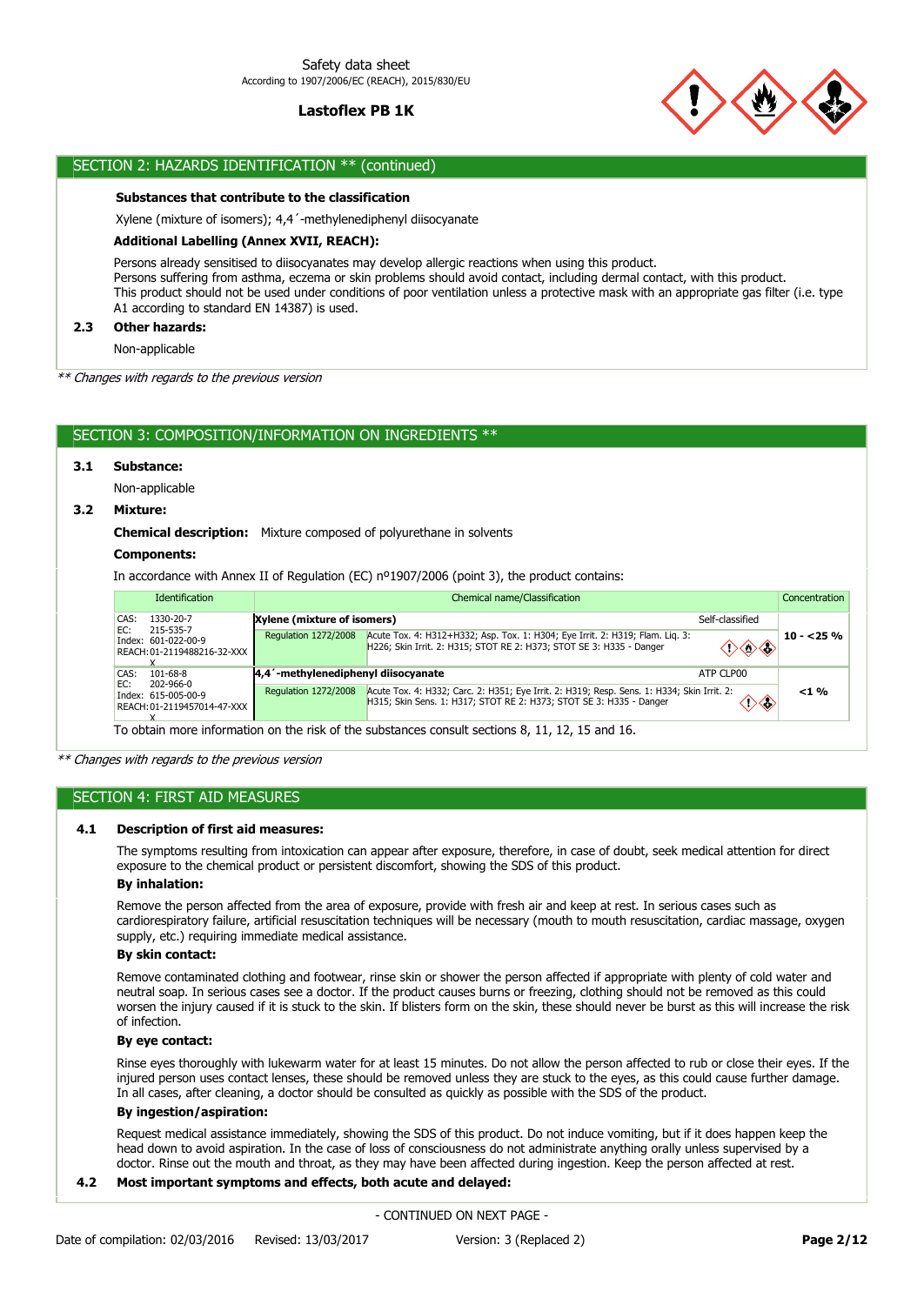

# SECTION 4: FIRST AID MEASURES (continued)

Acute and delayed effects are indicated in sections 2 and 11.

### **4.3 Indication of any immediate medical attention and special treatment needed:**

Non-applicable

# SECTION 5: FIREFIGHTING MEASURES

## **5.1 Extinguishing media:**

If possible use polyvalent powder fire extinguishers (ABC powder), alternatively use foam or carbon dioxide extinguishers (CO2). IT IS RECOMMENDED NOT to use tap water as an extinguishing agent.

### **5.2 Special hazards arising from the substance or mixture:**

As a result of combustion or thermal decomposition reactive sub-products are created that can become highly toxic and, consequently, can present a serious health risk.

## **5.3 Advice for firefighters:**

Depending on the magnitude of the fire it may be necessary to use full protective clothing and individual respiratory equipment. Minimum emergency facilities and equipment should be available (fire blankets, portable first aid kit,...) in accordance with Directive 89/654/EC.

### **Additional provisions:**

Act in accordance with the Internal Emergency Plan and the Information Sheets on actions to take after an accident or other emergencies. Destroy any source of ignition. In case of fire, refrigerate the storage containers and tanks for products susceptible to inflammation, explosion or BLEVE as a result of high temperatures. Avoid spillage of the products used to extinguish the fire into an aqueous medium.

## SECTION 6: ACCIDENTAL RELEASE MEASURES

### **6.1 Personal precautions, protective equipment and emergency procedures:**

Isolate leaks provided that there is no additional risk for the people performing this task. Evacuate the area and keep out those without protection. Personal protection equipment must be used against potential contact with the spilt product (See section 8). Above all prevent the formation of any vapour-air flammable mixtures, through either ventilation or the use of an inertization agent. Destroy any source of ignition. Eliminate electrostatic charges by interconnecting all the conductive surfaces on which static electricity could form, and also ensuring that all surfaces are connected to the ground.

### **6.2 Environmental precautions:**

This product is not classified as hazardous to the environment. Keep product away from drains, surface and underground water.

# **6.3 Methods and material for containment and cleaning up:**

It is recommended:

Absorb the spillage using sand or inert absorbent and move it to a safe place. Do not absorb in sawdust or other combustible absorbents. For any concern related to disposal consult section 13.

## **6.4 Reference to other sections:**

See sections 8 and 13.

# SECTION 7: HANDLING AND STORAGE

## **7.1 Precautions for safe handling:**

A.- Precautions for safe manipulation

Comply with the current legislation concerning the prevention of industrial risks. Keep containers hermetically sealed. Control spills and residues, destroying them with safe methods (section 6). Avoid leakages from the container. Maintain order and cleanliness where dangerous products are used.

B.- Technical recommendations for the prevention of fires and explosions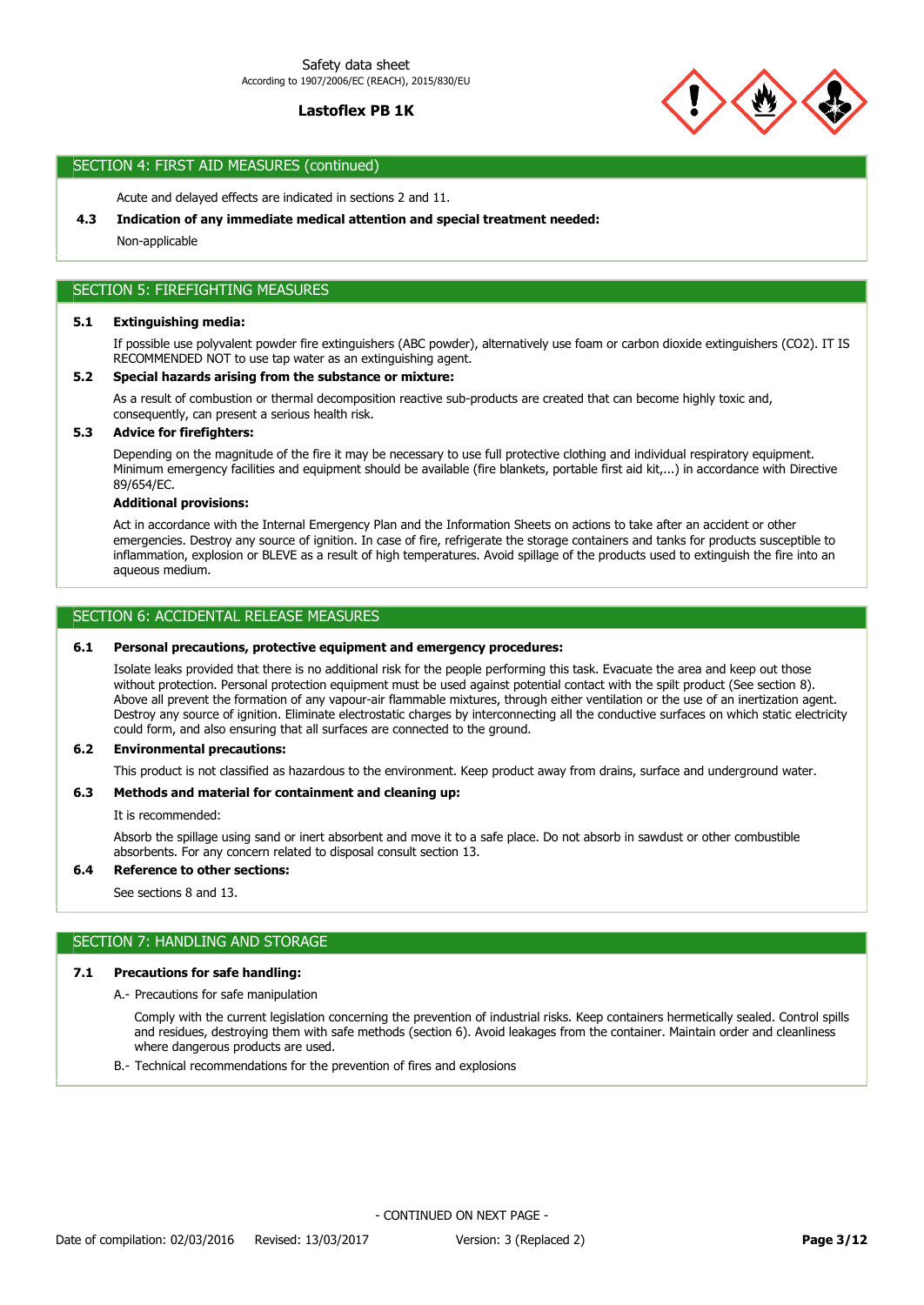

# SECTION 7: HANDLING AND STORAGE (continued)

Transfer in well ventilated areas, preferably through localized extraction. Fully control sources of ignition (mobile phones, sparks,…) and ventilate during cleaning operations. Avoid the existence of dangerous atmospheres inside containers, applying inertization systems where possible. Transfer at a slow speed to avoid the creation of electrostatic charges. Against the possibility of electrostatic charges: ensure a perfect equipotential connection, always use groundings, do not wear work clothes made of acrylic fibres, preferably wearing cotton clothing and conductive footwear. Comply with the essential security requirements for equipment and systems defined in Directive 94/9/EC (ATEX 100) and with the minimum requirements for protecting the security and health of workers under the selection criteria of Directive 1999/92/EC (ATEX 137). Consult section 10 for conditions and materials that should be avoided.

C.- Technical recommendations to prevent ergonomic and toxicological risks

Do not eat or drink during the process, washing hands afterwards with suitable cleaning products.

D.- Technical recommendations to prevent environmental risks

It is recommended to have absorbent material available at close proximity to the product (See subsection 6.3)

## **7.2 Conditions for safe storage, including any incompatibilities:**

A.- Technical measures for storage

Maximum Temp.: 30 °C Minimum Temp.: 5 °C

Maximum time: 12 Months

B.- General conditions for storage

Avoid sources of heat, radiation, static electricity and contact with food. For additional information see subsection 10.5

## **7.3 Specific end use(s):**

Except for the instructions already specified it is not necessary to provide any special recommendation regarding the uses of this product.

# SECTION 8: EXPOSURE CONTROLS/PERSONAL PROTECTION

## **8.1 Control parameters:**

Substances whose occupational exposure limits have to be monitored in the work environment

| <b>Identification</b>       | <b>Environmental limits</b> |           |                      |
|-----------------------------|-----------------------------|-----------|----------------------|
| Xylene (mixture of isomers) | IOELV (8h)                  | 50 ppm    | $221 \text{ mg/m}^3$ |
| CAS: 1330-20-7              | <b>IOELV (STEL)</b>         | $100$ ppm | $442 \text{ mg/m}^3$ |
| EC: 215-535-7               | Year                        | 2015      |                      |

### **DNEL (Workers):**

|                                     |                   |                         | Short exposure          |                          | Long exposure         |
|-------------------------------------|-------------------|-------------------------|-------------------------|--------------------------|-----------------------|
| <b>Identification</b>               |                   | Systemic                | Local                   | Systemic                 | Local                 |
| Xylene (mixture of isomers)         | Oral              | Non-applicable          | Non-applicable          | Non-applicable           | Non-applicable        |
| CAS: 1330-20-7                      | Dermal            | Non-applicable          | Non-applicable          | $180$ mg/kg              | Non-applicable        |
| EC: 215-535-7                       | <b>Inhalation</b> | $289 \text{ mg/m}^3$    | $289$ mg/m <sup>3</sup> | $77 \text{ mg/m}^3$      | Non-applicable        |
| 4,4'-methylenediphenyl diisocyanate | Oral              | Non-applicable          | Non-applicable          | Non-applicable           | Non-applicable        |
| CAS: 101-68-8                       | Dermal            | 50 ma/ka                | Non-applicable          | Non-applicable           | Non-applicable        |
| $EC: 202-966-0$                     | <b>Inhalation</b> | $0,1$ mg/m <sup>3</sup> | $0.1$ mg/m <sup>3</sup> | $0.05$ mg/m <sup>3</sup> | $0.05 \text{ mg/m}^3$ |

### **DNEL (General population):**

|                                                  |                   |                       | Short exposure           |                           | Long exposure          |
|--------------------------------------------------|-------------------|-----------------------|--------------------------|---------------------------|------------------------|
| <b>Identification</b>                            |                   | Systemic              | Local                    | Systemic                  | Local                  |
| Xylene (mixture of isomers)                      | Oral              | Non-applicable        | Non-applicable           | $1.6$ mg/kg               | Non-applicable         |
| CAS: 1330-20-7                                   | Dermal            | Non-applicable        | Non-applicable           | $108$ mg/kg               | Non-applicable         |
| EC: 215-535-7                                    | <b>Inhalation</b> | Non-applicable        | Non-applicable           | 14,8 mg/m <sup>3</sup>    | Non-applicable         |
| 4,4 <sup>'</sup> -methylenediphenyl diisocyanate | Oral              | $20 \text{ mg/kg}$    | Non-applicable           | Non-applicable            | Non-applicable         |
| CAS: 101-68-8                                    | Dermal            | $25 \text{ mg/kg}$    | Non-applicable           | Non-applicable            | Non-applicable         |
| EC: $202-966-0$                                  | <b>Inhalation</b> | $0.05 \text{ mg/m}^3$ | $0.05$ mg/m <sup>3</sup> | $0.025$ mg/m <sup>3</sup> | $0,025 \text{ mg/m}^3$ |
| <b>PNEC:</b>                                     |                   |                       |                          |                           |                        |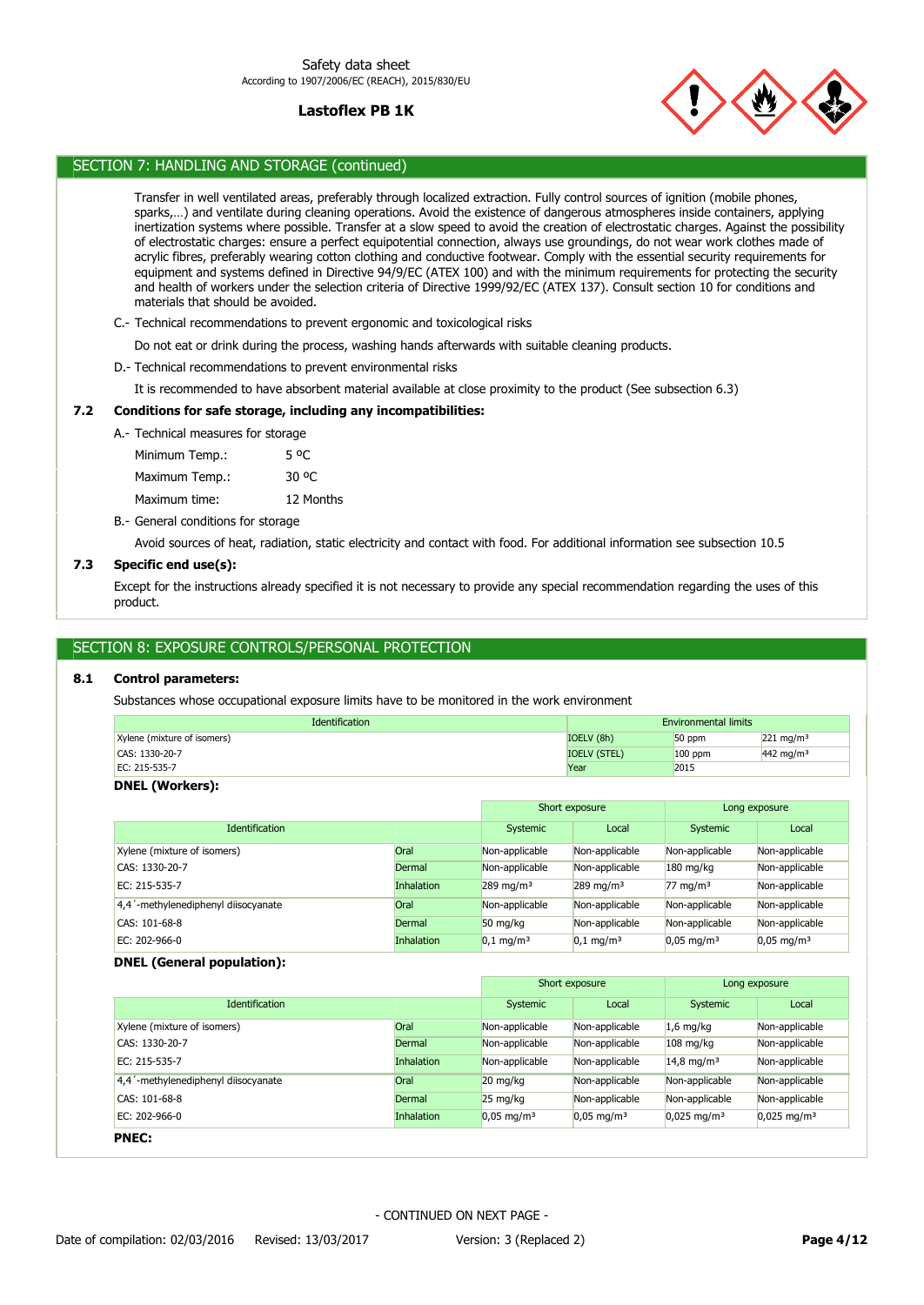

# SECTION 8: EXPOSURE CONTROLS/PERSONAL PROTECTION (continued)

| <b>Identification</b>               |              |                |                         |                |
|-------------------------------------|--------------|----------------|-------------------------|----------------|
| Xylene (mixture of isomers)         | <b>STP</b>   | $6,58$ mg/L    | Fresh water             | $0,327$ mg/L   |
| CAS: 1330-20-7                      | Soil         | $2,31$ mg/kg   | Marine water            | $0,327$ mg/L   |
| EC: 215-535-7                       | Intermittent | $0,327$ mg/L   | Sediment (Fresh water)  | 12,46 mg/kg    |
|                                     | Oral         | Non-applicable | Sediment (Marine water) | 12,46 mg/kg    |
| 4,4'-methylenediphenyl diisocyanate | <b>STP</b>   | $1$ mg/L       | Fresh water             | $1$ mg/L       |
| CAS: 101-68-8                       | Soil         | $1$ mg/kg      | Marine water            | $0,1$ mg/L     |
| EC: 202-966-0                       | Intermittent | $10$ mg/L      | Sediment (Fresh water)  | Non-applicable |
|                                     | Oral         | Non-applicable | Sediment (Marine water) | Non-applicable |

## **8.2 Exposure controls:**

### A.- General security and hygiene measures in the work place

As a preventative measure it is recommended to use basic Personal Protection Equipment, with the corresponding <<CE marking>> in accordance with Directive 89/686/EC. For more information on Personal Protection Equipment (storage, use, cleaning, maintenance, class of protection,…) consult the information leaflet provided by the manufacturer. For more information see subsection 7.1.

All information contained herein is a recommendation which needs some specification from the labour risk prevention services as it is not known whether the company has additional measures at its disposal.

### B.- Respiratory protection

| Pictogram                                                  | <b>PPE</b>                                      | Labelling      | <b>CEN Standard</b>                        | <b>Remarks</b>                                                                                                                |
|------------------------------------------------------------|-------------------------------------------------|----------------|--------------------------------------------|-------------------------------------------------------------------------------------------------------------------------------|
| $\{oo\}$<br>画<br>Mandatory respiratory<br>tract protection | Filter mask for gases, vapours<br>and particles | <b>CAT III</b> | EN 149:2001+A1:2009<br>EN 405:2001+A1:2009 | Replace when an increase in resistence to breathing<br>is observed and/or a smell or taste of the<br>contaminant is detected. |

## C.- Specific protection for the hands

| Pictogram                                  | <b>PPE</b>                                   | Labelling      | <b>CEN Standard</b>                                           | Remarks                                                                                                                                                                                                        |
|--------------------------------------------|----------------------------------------------|----------------|---------------------------------------------------------------|----------------------------------------------------------------------------------------------------------------------------------------------------------------------------------------------------------------|
| <b>ARA</b><br>Mandatory hand<br>protection | NON-disposable chemical<br>protective gloves | <b>CAT III</b> | EN 374-1:2003<br>EN 374-3:2003/AC:2006<br>EN 420:2003+A1:2009 | The Breakthrough Time indicated by the<br>manufacturer must exceed the period during which<br>the product is being used. Do not use protective<br>creams after the product has come into contact with<br>skin. |

As the product is a mixture of several substances, the resistance of the glove material can not be calculated in advance with total reliability and has therefore to be checked prior to the application

### D.- Ocular and facial protection

| Pictogram                    | <b>PPE</b> | Labelling    | <b>CEN Standard</b>                                           | Remarks                                                                                                                         |
|------------------------------|------------|--------------|---------------------------------------------------------------|---------------------------------------------------------------------------------------------------------------------------------|
| Mandatory face<br>protection | Face mask  | <b>CAT</b> b | EN 166:2001<br>EN 167:2001<br>EN 168:2001<br>EN ISO 4007:2012 | Clean daily and disinfect periodically according to the<br>manufacturer's instructions. Use if there is a risk of<br>splashing. |

E.- Bodily protection

| Pictogram                             | <b>PPE</b>                                                                                                   | Labelling      | <b>CEN Standard</b>                                                                                                                               | <b>Remarks</b>                                                                                 |
|---------------------------------------|--------------------------------------------------------------------------------------------------------------|----------------|---------------------------------------------------------------------------------------------------------------------------------------------------|------------------------------------------------------------------------------------------------|
| Mandatory complete<br>body protection | Disposable clothing for<br>protection against chemical<br>risks, with antistatic and<br>fireproof properties | <b>CAT III</b> | EN 1149-1.2.3<br>EN 13034:2005+A1:2009<br>EN ISO 13982-1:2004/A1:2010<br>EN ISO 6529:2001<br>EN ISO 6530:2005<br>EN ISO 13688:2013<br>EN 464:1994 | For professional use only. Clean periodically<br>according to the manufacturer's instructions. |
| Mandatory foot<br>protection          | Safety footwear for protection<br>against chemical risk, with<br>antistatic and heat resistant<br>properties | <b>CAT III</b> | EN 13287:2008<br>EN ISO 20345:2011<br>EN 13832-1:2006                                                                                             | Replace boots at any sign of deterioration.                                                    |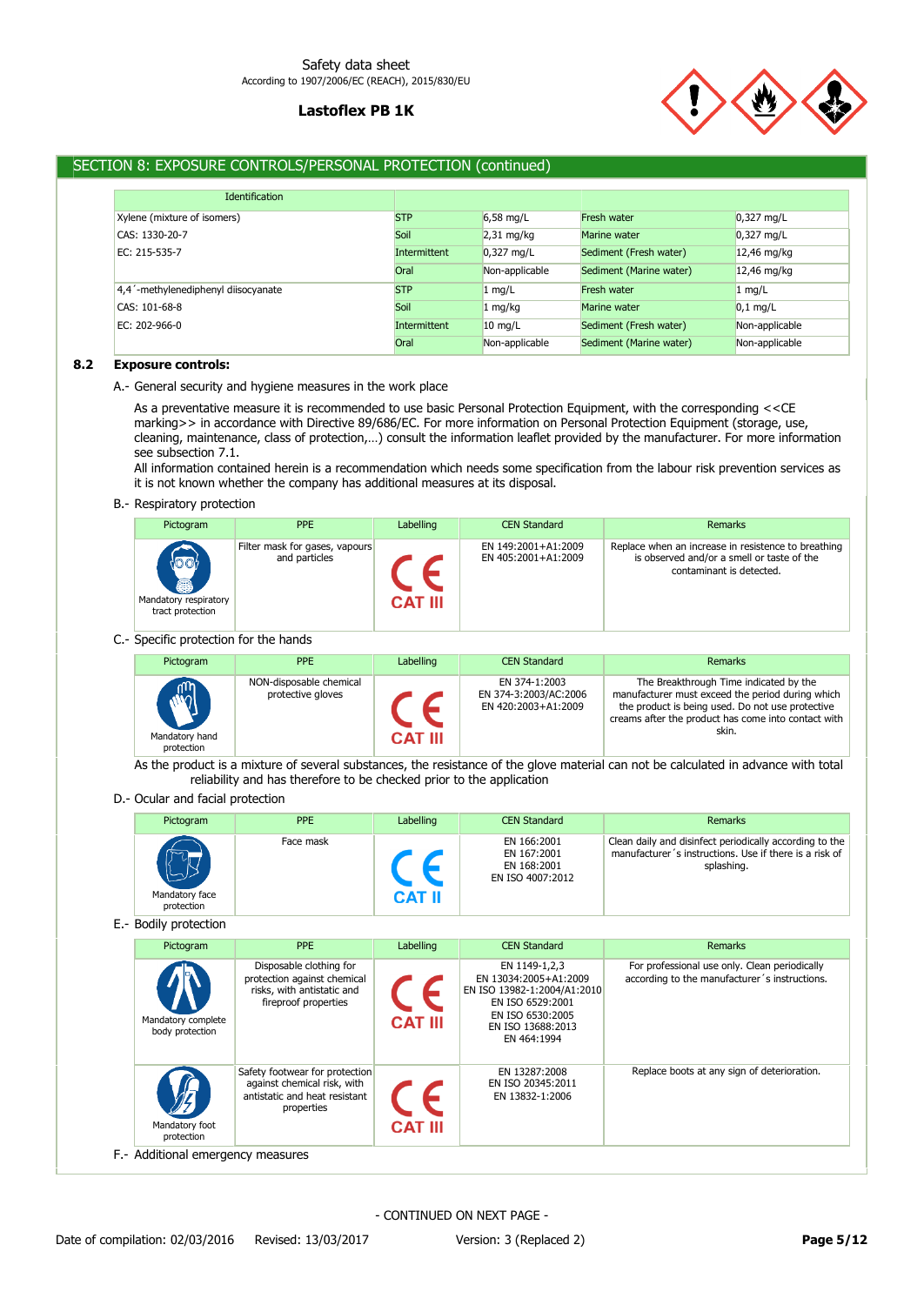

# SECTION 8: EXPOSURE CONTROLS/PERSONAL PROTECTION (continued)

| <b>Emergency measure</b>    | <b>Standards</b>               | <b>Emergency measure</b>         | <b>Standards</b>              |
|-----------------------------|--------------------------------|----------------------------------|-------------------------------|
| 憑<br>в.<br>Emergency shower | ANSI Z358-1<br>ISO 3864-1:2002 | <u> ဇ္</u> မ<br>Eyewash stations | DIN 12 899<br>ISO 3864-1:2002 |

### **Environmental exposure controls:**

In accordance with the community legislation for the protection of the environment it is recommended to avoid environmental spillage of both the product and its container. For additional information see subsection 7.1.D

# **Volatile organic compounds:**

With regard to Directive 2010/75/EU, this product has the following characteristics:

| $V.O.C.$ (Supply):                 | 20 % weight                       |  |
|------------------------------------|-----------------------------------|--|
| V.O.C. density at 20 $^{\circ}$ C: | 0,25 kg/m <sup>3</sup> (0,25 g/L) |  |
| Average carbon number:             | 8                                 |  |
| Average molecular weight:          | $106,2$ g/mol                     |  |

# SECTION 9: PHYSICAL AND CHEMICAL PROPERTIES

| 9.1 | Information on basic physical and chemical properties:                                             |                        |  |  |
|-----|----------------------------------------------------------------------------------------------------|------------------------|--|--|
|     | For complete information see the product datasheet.                                                |                        |  |  |
|     | Appearance:                                                                                        |                        |  |  |
|     | Physical state at 20 °C:                                                                           | Liquid                 |  |  |
|     | Appearance:                                                                                        | Fluid                  |  |  |
|     | Colour:                                                                                            | <b>Black</b>           |  |  |
|     | Odour:                                                                                             | Not available          |  |  |
|     | Odour threshold:                                                                                   | Non-applicable *       |  |  |
|     | <b>Volatility:</b>                                                                                 |                        |  |  |
|     | Boiling point at atmospheric pressure:                                                             | 137 °C                 |  |  |
|     | Vapour pressure at 20 °C:                                                                          | Non-applicable *       |  |  |
|     | Vapour pressure at 50 °C:                                                                          | Non-applicable *       |  |  |
|     | Evaporation rate at 20 °C:                                                                         | Non-applicable *       |  |  |
|     | <b>Product description:</b>                                                                        |                        |  |  |
|     | Density at 20 °C:                                                                                  | 1,25 kg/m <sup>3</sup> |  |  |
|     | Relative density at 20 °C:                                                                         | Non-applicable *       |  |  |
|     | Dynamic viscosity at 20 °C:                                                                        | 5500 cP                |  |  |
|     | Kinematic viscosity at 20 °C:                                                                      | Non-applicable *       |  |  |
|     | Kinematic viscosity at 40 °C:                                                                      | $<$ 20,5 $<$ CSt       |  |  |
|     | Concentration:                                                                                     | Non-applicable *       |  |  |
|     | pH:                                                                                                | Non-applicable *       |  |  |
|     | Vapour density at 20 °C:                                                                           | Non-applicable *       |  |  |
|     | Partition coefficient n-octanol/water 20 °C:                                                       | Non-applicable *       |  |  |
|     | Solubility in water at 20 °C:                                                                      | Non-applicable *       |  |  |
|     | Solubility properties:                                                                             | Non-applicable *       |  |  |
|     | Decomposition temperature:                                                                         | Non-applicable *       |  |  |
|     | Melting point/freezing point:                                                                      | Non-applicable *       |  |  |
|     | Explosive properties:                                                                              | Non-applicable *       |  |  |
|     | Oxidising properties:                                                                              | Non-applicable *       |  |  |
|     | *Not relevant due to the nature of the product, not providing information property of its hazards. |                        |  |  |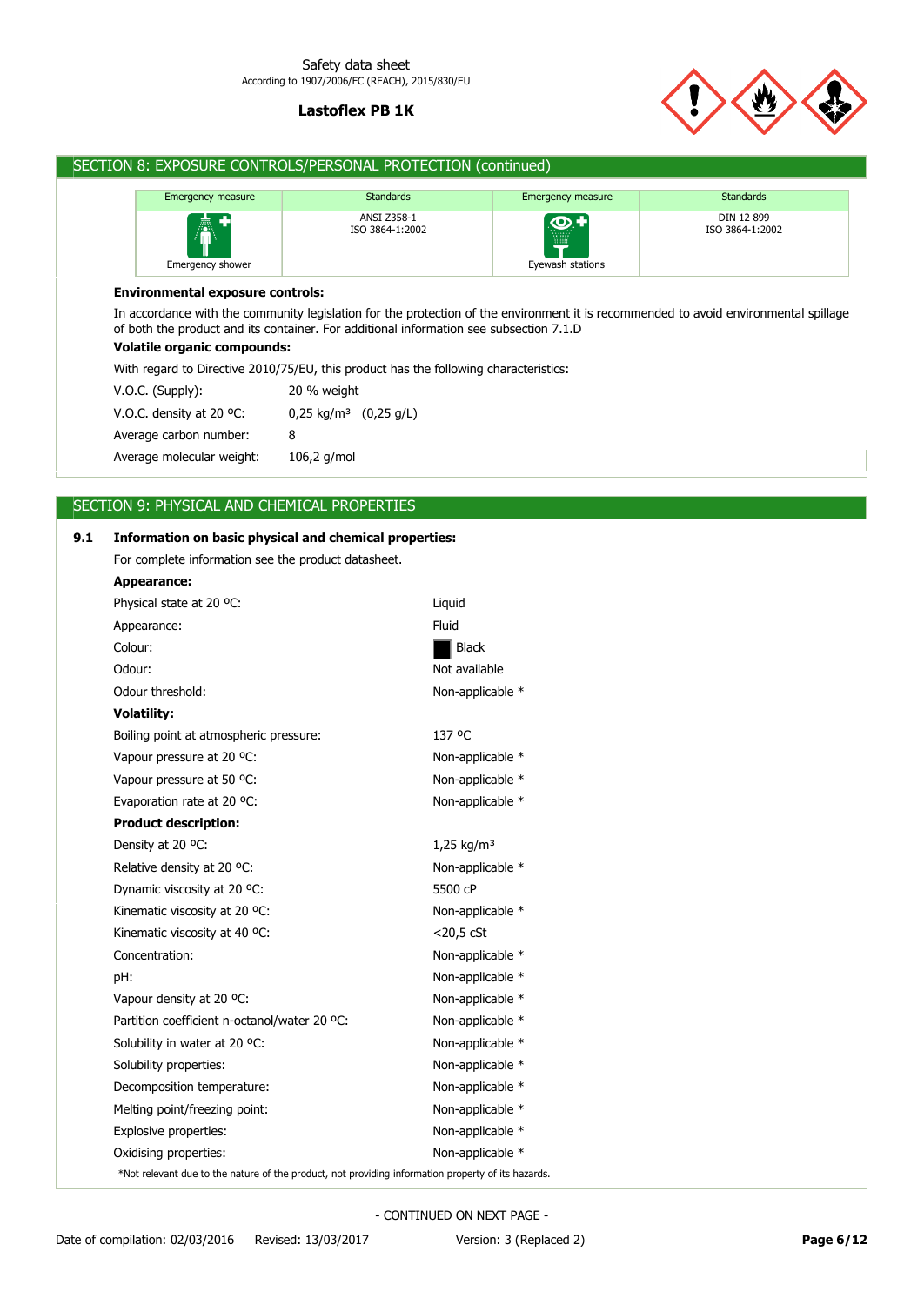

# SECTION 9: PHYSICAL AND CHEMICAL PROPERTIES (continued)

|     | <b>Flammability:</b>       |                  |
|-----|----------------------------|------------------|
|     | Flash Point:               | 25 °C            |
|     | Flammability (solid, gas): | Non-applicable * |
|     | Autoignition temperature:  | 465 °C           |
|     | Lower flammability limit:  | Not available    |
|     | Upper flammability limit:  | Not available    |
| 9.2 | <b>Other information:</b>  |                  |
|     | Surface tension at 20 °C:  | Non-applicable * |
|     | Refraction index:          | Non-applicable * |

\*Not relevant due to the nature of the product, not providing information property of its hazards.

| SECTION 10: STABILITY AND REACTIVITY |  |
|--------------------------------------|--|
|--------------------------------------|--|

# **10.1 Reactivity:**

No hazardous reactions are expected because the product is stable under recommended storage conditions. See section 7.

#### **10.2 Chemical stability:**

Chemically stable under the conditions of storage, handling and use.

### **10.3 Possibility of hazardous reactions:**

Under the specified conditions, hazardous reactions that lead to excessive temperatures or pressure are not expected.

### **10.4 Conditions to avoid:**

Applicable for handling and storage at room temperature:

| Shock and friction | Contact with air | Increase in temperature | Sunliaht            | Humidity       |  |
|--------------------|------------------|-------------------------|---------------------|----------------|--|
| Not applicable     | Not applicable   | Risk of combustion      | Avoid direct impact | Not applicable |  |

## **10.5 Incompatible materials:**

| Acids              | Water          | Combustive materials | Combustible materials | <b>Others</b>                 |
|--------------------|----------------|----------------------|-----------------------|-------------------------------|
| Avoid strong acids | Not applicable | Avoid direct impact  | Not applicable        | Avoid alkalis or strong bases |

### **10.6 Hazardous decomposition products:**

See subsection 10.3, 10.4 and 10.5 to find out the specific decomposition products. Depending on the decomposition conditions, complex mixtures of chemical substances can be released: carbon dioxide (CO2), carbon monoxide and other organic compounds.

## SECTION 11: TOXICOLOGICAL INFORMATION \*\*

## **11.1 Information on toxicological effects:**

The experimental information related to the toxicological properties of the product itself is not available

## **Dangerous health implications:**

In case of exposure that is repetitive, prolonged or at concentrations higher than recommended by the occupational exposure limits, it may result in adverse effects on health depending on the means of exposure:

A.- Ingestion (acute effect):

- Acute toxicity : Based on available data, the classification criteria are not met, as it does not contain substances classified as dangerous for consumption. For more information see section 3.

- Corrosivity/Irritability: The consumption of a considerable dose can cause irritation in the throat, abdominal pain, nausea and vomiting.

B- Inhalation (acute effect):

Acute toxicity : Exposure in high concentration can cause a breakdown in the central nervous system causing headache, dizziness, vertigo, nausea, vomiting, confusion, and in serious cases, loss of consciousness.

- Corrosivity/Irritability: Causes irritation in respiratory passages, which is normally reversible and limited to the upper respiratory passages.
- C- Contact with the skin and the eyes (acute effect):

\*\* Changes with regards to the previous version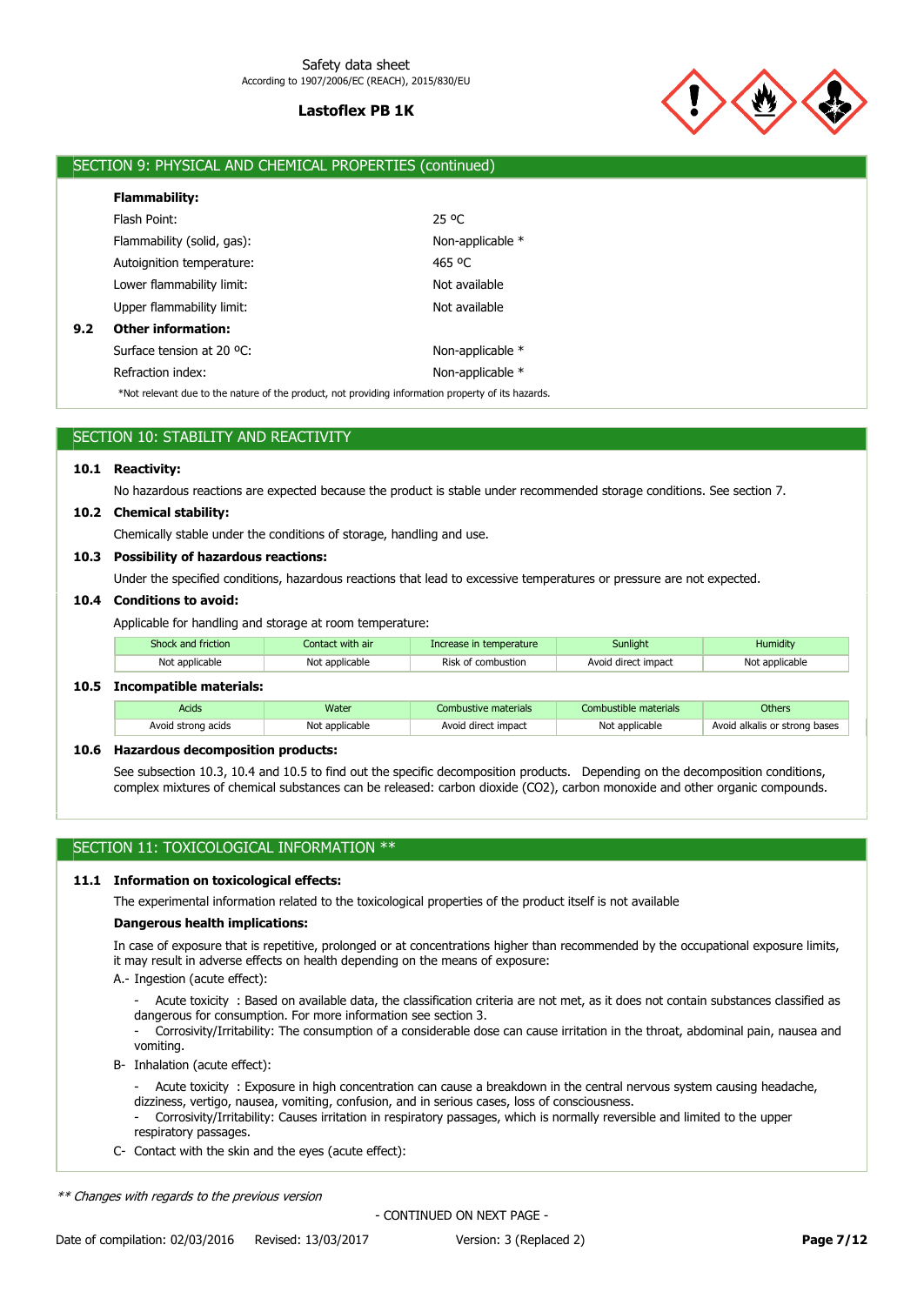

# SECTION 11: TOXICOLOGICAL INFORMATION \*\* (continued)

- Contact with the skin: Produces skin inflammation.
- Contact with the eyes: Produces eye damage after contact.
- D- CMR effects (carcinogenicity, mutagenicity and toxicity to reproduction):
	- Carcinogenicity: Based on available data, the classification criteria are not met, however, it contains substances classified as dangerous with carcinogenic effects. For more information see section 3.
	- Mutagenicity: Based on available data, the classification criteria are not met, as it does not contain substances classified as dangerous for this effect. For more information see section 3.
	- Reproductive toxicity: Based on available data, the classification criteria are not met, as it does not contain substances classified as dangerous for this effect. For more information see section 3.
- E- Sensitizing effects:
	- Respiratory: Prolonged exposure can result in specific respiratory hypersensitivity.
	- Cutaneous: Based on available data, the classification criteria are not met, however, it contains substances classified as dangerous with sensitising effects. For more information see section 3.
- F- Specific target organ toxicity (STOT) single exposure:

Causes irritation in respiratory passages, which is normally reversible and limited to the upper respiratory passages.

G- Specific target organ toxicity (STOT)-repeated exposure:

- Specific target organ toxicity (STOT)-repeated exposure: Exposure in high concentration can cause a breakdown in the central nervous system causing headache, dizziness, vertigo, nausea, vomiting, confusion, and in serious cases, loss of consciousness. - Skin: Based on available data, the classification criteria are not met, as it does not contain substances classified as dangerous for this effect. For more information see section 3.

H- Aspiration hazard:

The consumption of a considerable dose can cause pulmonary damage.

### **Other information:**

Non-applicable

## **Specific toxicology information on the substances:**

| <b>Identification</b>               | Acute toxicity         |                          | Genus  |
|-------------------------------------|------------------------|--------------------------|--------|
| Xylene (mixture of isomers)         | LD50 oral              | $2100$ mg/kg             | Rat    |
| CAS: 1330-20-7                      | LD50 dermal            | $1100$ mg/kg (ATEi)      | Rat    |
| EC: 215-535-7                       | <b>LC50</b> inhalation | 11 mg/L $(4 h)$ $(ATEi)$ |        |
| 4,4'-methylenediphenyl diisocyanate | LD50 oral              | 7616 mg/kg               | Rat    |
| CAS: 101-68-8                       | LD50 dermal            | 10000 mg/kg              | Rabbit |
| EC: 202-966-0                       | LC50 inhalation        | Non-applicable           |        |

\*\* Changes with regards to the previous version

# SECTION 12: ECOLOGICAL INFORMATION \*\*

The experimental information related to the eco-toxicological properties of the product itself is not available

## **12.1 Toxicity:**

| <b>Identification</b>               | Acute toxicity |                    | <b>Species</b>       | Genus      |
|-------------------------------------|----------------|--------------------|----------------------|------------|
| Xylene (mixture of isomers)         | <b>LC50</b>    | 13.5 mg/L $(96 h)$ | Oncorhynchus mykiss  | Fish       |
| CAS: 1330-20-7<br><b>EC50</b>       |                | $0.6$ mg/L (96 h)  | Gammarus lacustris   | Crustacean |
| <b>EC50</b><br>EC: 215-535-7        |                | 10 mg/L $(72 h)$   | Skeletonema costatum | Algae      |
| 4,4'-methylenediphenyl diisocyanate | <b>LC50</b>    | 1000 mg/L (96 h)   | Brachydanio rerio    | Fish       |
| <b>EC50</b><br>CAS: 101-68-8        |                | Non-applicable     |                      |            |
| EC: 202-966-0<br><b>EC50</b>        |                | Non-applicable     |                      |            |

# **12.2 Persistence and degradability:**

Not available

### **12.3 Bioaccumulative potential:**

\*\* Changes with regards to the previous version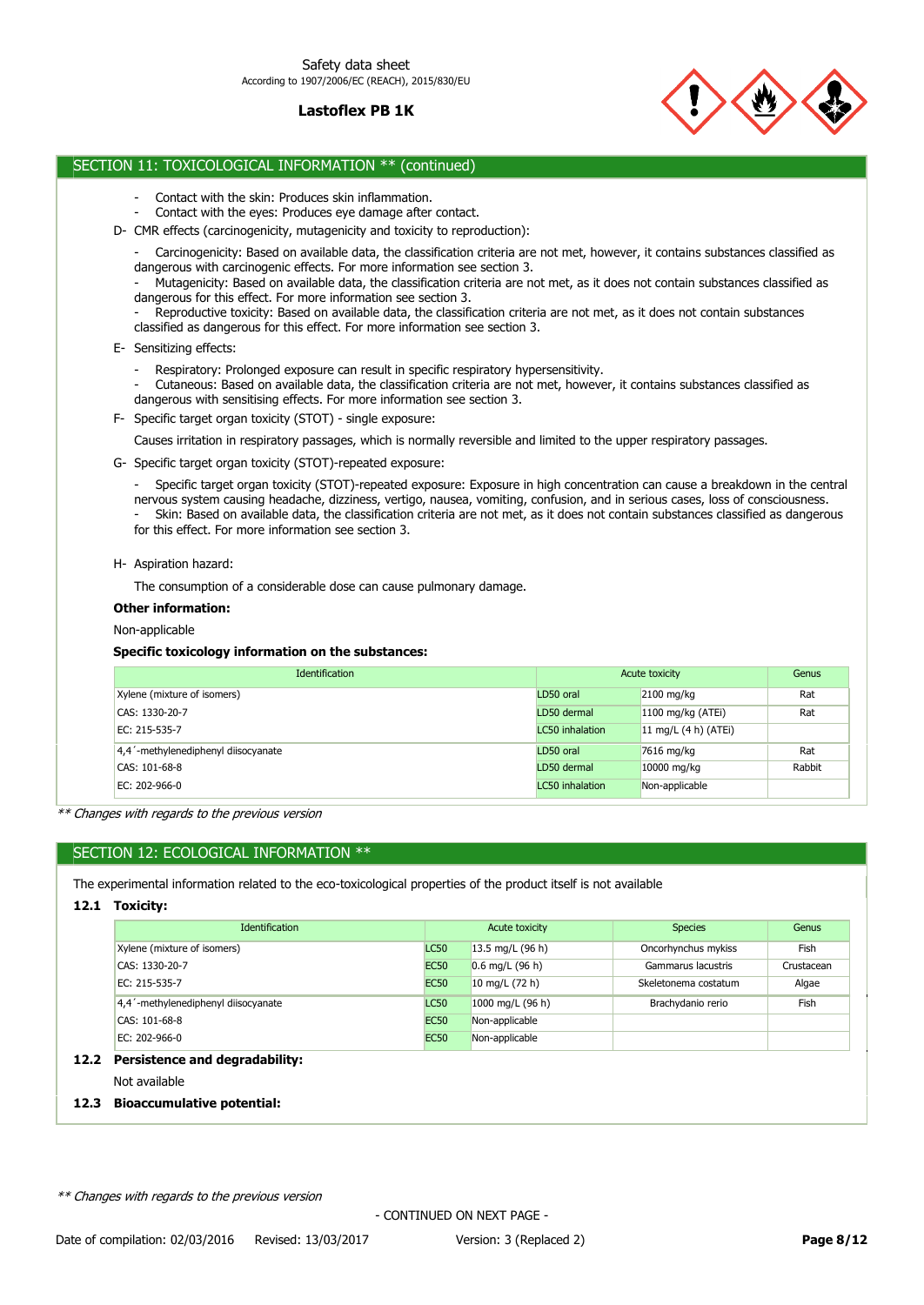

# SECTION 12: ECOLOGICAL INFORMATION \*\* (continued)

| Identification                            |            | Bioaccumulation potential |  |
|-------------------------------------------|------------|---------------------------|--|
| <b>BCF</b><br>Xylene (mixture of isomers) |            |                           |  |
| CAS: 1330-20-7                            | Pow Log    | 2.77                      |  |
| EC: 215-535-7                             | Potential  | Low                       |  |
| 4,4 '-methylenediphenyl diisocyanate      | <b>BCF</b> | 150                       |  |
| CAS: 101-68-8                             | Pow Log    | 4.51                      |  |
| EC: 202-966-0                             | Potential  | High                      |  |

### **12.4 Mobility in soil:**

| <b>Identification</b>               |                 | Absorption/desorption        | Volatility |                |
|-------------------------------------|-----------------|------------------------------|------------|----------------|
| 4,4'-methylenediphenyl diisocyanate | Koc             | Non-applicable               | Henry      | Non-applicable |
| CAS: 101-68-8                       | Conclusion      | Non-applicable               | Drv soil   | Non-applicable |
| EC: 202-966-0                       | Surface tension | 2,068E-2 N/m (283,45)<br>oC. | Moist soil | Non-applicable |

# **12.5 Results of PBT and vPvB assessment:**

Non-applicable

## **12.6 Other adverse effects:**

Not described

\*\* Changes with regards to the previous version

# SECTION 13: DISPOSAL CONSIDERATIONS

### **13.1 Waste treatment methods:**

| Code      | <b>Description</b>                                                                | Waste class (Regulation (EU) No<br>1357/2014) |
|-----------|-----------------------------------------------------------------------------------|-----------------------------------------------|
| 08 01 11* | Waste paint and varnish containing organic solvents or other dangerous substances | Dangerous                                     |

### **Type of waste (Regulation (EU) No 1357/2014):**

HP5 Specific Target Organ Toxicity (STOT)/Aspiration Toxicity, HP3 Flammable, HP4 Irritant — skin irritation and eye damage, HP6 Acute Toxicity

### **Waste management (disposal and evaluation):**

Consult the authorized waste service manager on the assessment and disposal operations in accordance with Annex 1 and Annex 2 (Directive 2008/98/EC). As under 15 01 (2014/955/EC) of the code and in case the container has been in direct contact with the product, it will be processed the same way as the actual product. Otherwise, it will be processed as non-dangerous residue. We do not recommended disposal down the drain. See paragraph 6.2.

## **Regulations related to waste management:**

In accordance with Annex II of Regulation (EC) nº1907/2006 (REACH) the community or state provisions related to waste management are stated

Community legislation: Directive 2008/98/EC, 2014/955/EU, Regulation (EU) No 1357/2014

# SECTION 14: TRANSPORT INFORMATION

# **Transport of dangerous goods by land:**

With regard to ADR 2015 and RID 2015: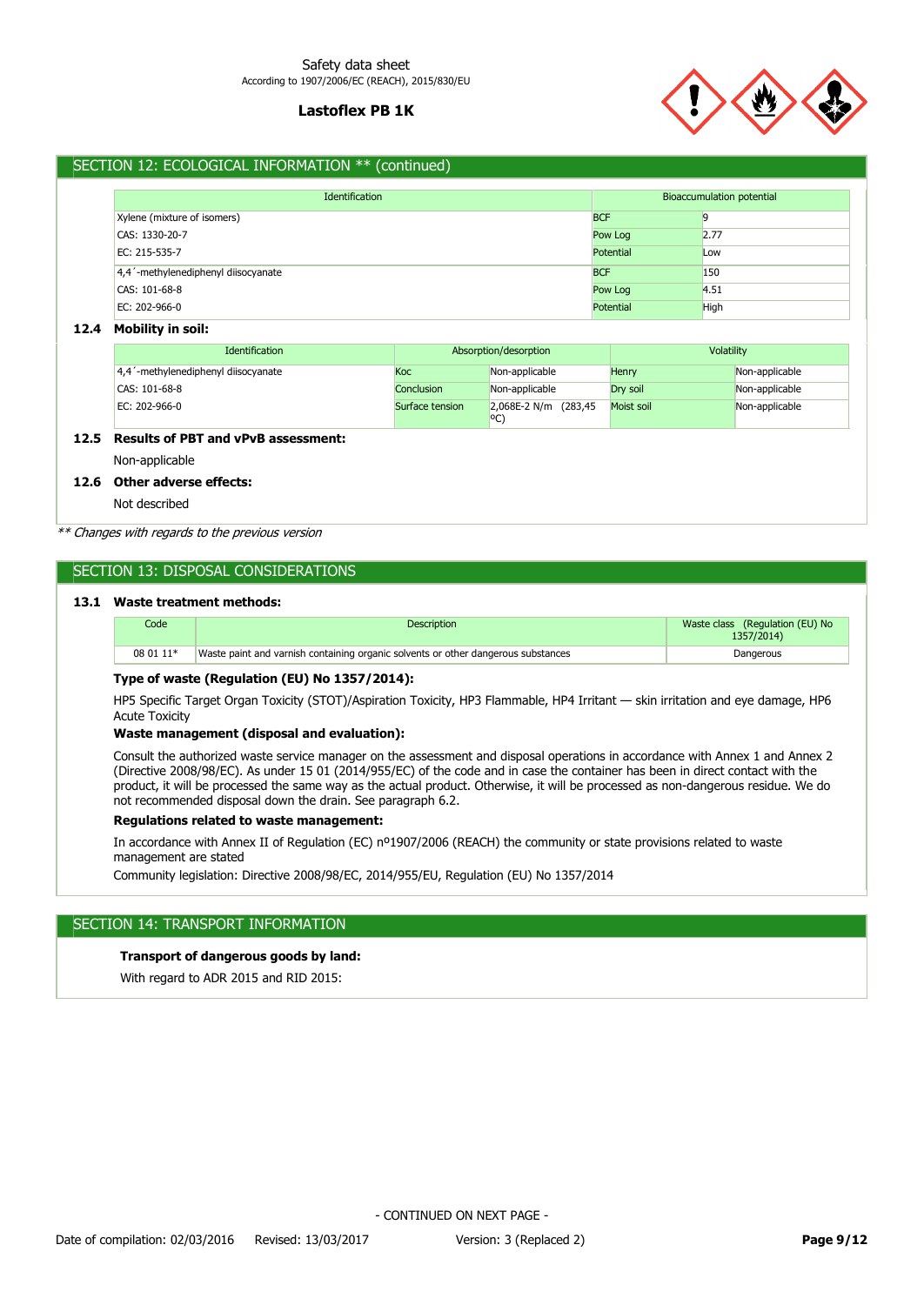

SECTION 14: TRANSPORT INFORMATION (continued)

|                                      |      | 14.1 UN number:                                                                                             | UN1263              |
|--------------------------------------|------|-------------------------------------------------------------------------------------------------------------|---------------------|
|                                      |      | 14.2 UN proper shipping name:                                                                               | <b>PAINT</b>        |
|                                      |      | 14.3 Transport hazard class(es):                                                                            | 3                   |
|                                      |      | Labels:                                                                                                     | 3                   |
|                                      |      | 14.4 Packing group:                                                                                         | Ш                   |
|                                      |      | 14.5 Dangerous for the                                                                                      | No                  |
|                                      |      | environment:                                                                                                |                     |
|                                      |      | 14.6 Special precautions for user                                                                           |                     |
|                                      |      | Special regulations:                                                                                        | 163, 367, 640E, 650 |
|                                      |      | Tunnel restriction code:                                                                                    | D/E                 |
|                                      |      | Physico-Chemical properties:                                                                                | see section 9       |
|                                      |      | Limited quantities:                                                                                         | 5 L                 |
|                                      |      | 14.7 Transport in bulk according to Non-applicable<br>Annex II of Marpol and the<br><b>IBC Code:</b>        |                     |
| Transport of dangerous goods by sea: |      |                                                                                                             |                     |
| With regard to IMDG 38-16:           |      |                                                                                                             |                     |
|                                      |      | 14.1 UN number:                                                                                             | UN1263              |
|                                      |      | 14.2 UN proper shipping name:                                                                               | <b>PAINT</b>        |
|                                      |      | 14.3 Transport hazard class(es):                                                                            | 3                   |
|                                      |      | Labels:                                                                                                     | 3                   |
|                                      |      | 14.4 Packing group:                                                                                         | Ш                   |
|                                      |      | 14.5 Dangerous for the<br>environment:                                                                      | No                  |
|                                      |      | 14.6 Special precautions for user                                                                           |                     |
|                                      |      | Special regulations:                                                                                        | 163, 223, 955       |
|                                      |      | EmS Codes:                                                                                                  | $F-E$ , S-E         |
|                                      |      | Physico-Chemical properties:                                                                                | see section 9       |
|                                      |      | Limited quantities:                                                                                         | 5 L                 |
|                                      |      | 14.7 Transport in bulk according to Non-applicable<br>Annex II of Marpol and the<br><b>IBC Code:</b>        |                     |
| Transport of dangerous goods by air: |      |                                                                                                             |                     |
| With regard to IATA/ICAO 2017:       |      |                                                                                                             |                     |
|                                      |      | 14.1 UN number:                                                                                             | <b>UN1263</b>       |
|                                      |      | 14.2 UN proper shipping name:                                                                               | <b>PAINT</b>        |
|                                      |      | 14.3 Transport hazard class(es):                                                                            | 3                   |
|                                      |      | Labels:                                                                                                     | 3                   |
|                                      |      | 14.4 Packing group:                                                                                         | Ш                   |
|                                      | 14.5 | <b>Dangerous for the</b><br>environment:                                                                    | No                  |
|                                      |      | 14.6 Special precautions for user                                                                           |                     |
|                                      |      | Physico-Chemical properties:                                                                                | see section 9       |
|                                      |      | 14.7 Transport in bulk according to Non-applicable<br><b>Annex II of Marpol and the</b><br><b>IBC Code:</b> |                     |

# SECTION 15: REGULATORY INFORMATION

**15.1 Safety, health and environmental regulations/legislation specific for the substance or mixture:**

Article 95, REGULATION (EU) No 528/2012: Non-applicable Regulation (EC) 1005/2009, about substances that deplete the ozone layer: Non-applicable Substances included in Annex XIV of REACH ("Authorisation List") and sunset date: Non-applicable Candidate substances for authorisation under the Regulation (EC) 1907/2006 (REACH): Non-applicable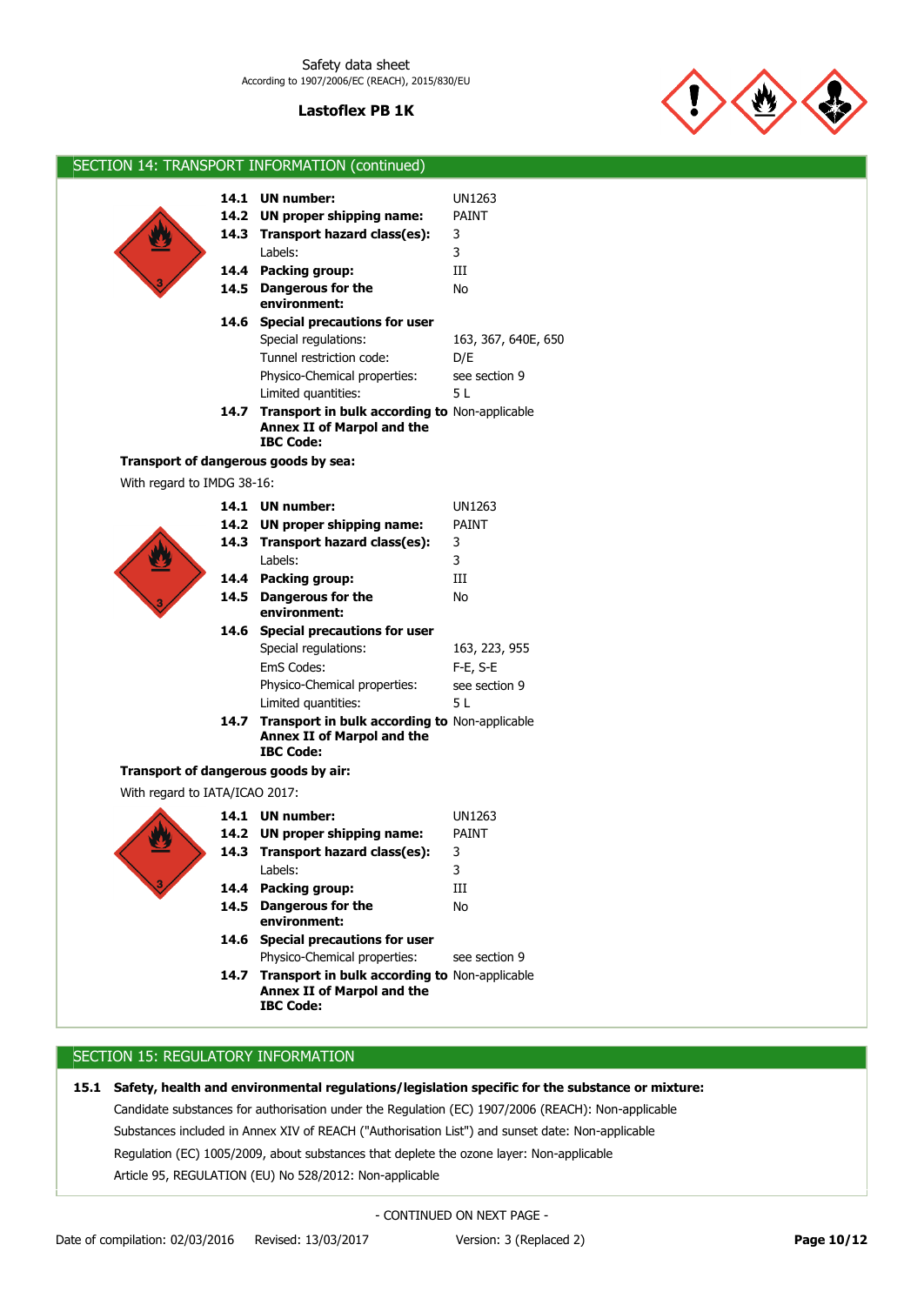

# SECTION 15: REGULATORY INFORMATION (continued)

REGULATION (EU) No 649/2012, in relation to the import and export of hazardous chemical products: Non-applicable

### **Limitations to commercialisation and the use of certain dangerous substances and mixtures (Annex XVII REACH, etc ….):**

Shall not be used, as substance or as mixtures in aerosol dispensers where these aerosol dispensers are intended for supply to the general public for entertainment and decorative purposes such as the following:

- metallic glitter intended mainly for decoration,
- artificial snow and frost,
- "whoopee" cushions,
- silly string aerosols,
- imitation excrement,
- horns for parties,
- decorative flakes and foams,
- artificial cobwebs,
- stink bombs.

Without prejudice to the application of other Community provisions on the classification, packaging and labelling of substances, suppliers shall ensure before the placing on the market that the packaging of aerosol dispensers referred to above is marked visibly, legibly and indelibly with:

#### 'For professional users only'.

Contains more than 0.1 % of 4,4'-methylenediphenyl diisocyanate by weight. This product may not be distributed in its present form for first-time sale to the general public after 27th December 2010 unless the packaging contains protective gloves meeting the provisions of European Council Directive 89/686/CEE.

Shall not be used in:

—ornamental articles intended to produce light or colour effects by means of different phases, for example in ornamental lamps and ashtrays,

—tricks and jokes,

—games for one or more participants, or any article intended to be used as such, even with ornamental aspects.

### **Specific provisions in terms of protecting people or the environment:**

It is recommended to use the information included in this safety data sheet as data used in a risk evaluation of the local circumstances in order to establish the necessary risk prevention measures for the manipulation, use, storage and disposal of this product.

## **Other legislation:**

The product could be affected by sectorial legislation

## **15.2 Chemical safety assessment:**

The supplier has not carried out evaluation of chemical safety.

# SECTION 16: OTHER INFORMATION \*\*

### **Legislation related to safety data sheets:**

This safety data sheet has been designed in accordance with ANNEX II-Guide to the compilation of safety data sheets of Regulation (EC) Nº 1907/2006 (Regulation (EC) Nº 2015/830)

**Modifications related to the previous Safety Data Sheet which concerns the ways of managing risks.:**

COMPOSITION/INFORMATION ON INGREDIENTS (SECTION 3, SECTION 11, SECTION 12):

- · New declared substances
	- 4,4´-methylenediphenyl diisocyanate (101-68-8)
- · Removed substances
	- Diethylmethylbenzenediamine (68479-98-1)
	- 4,4´-methylenebis[N-sec-butylaniline] (5285-60-9)
- CLP Regulation (EC) nº 1272/2008 (SECTION 2, SECTION 16):
	- · Hazard statements
	- · Precautionary statements
	- · Supplementary information

**Texts of the legislative phrases mentioned in section 2:**

\*\* Changes with regards to the previous version